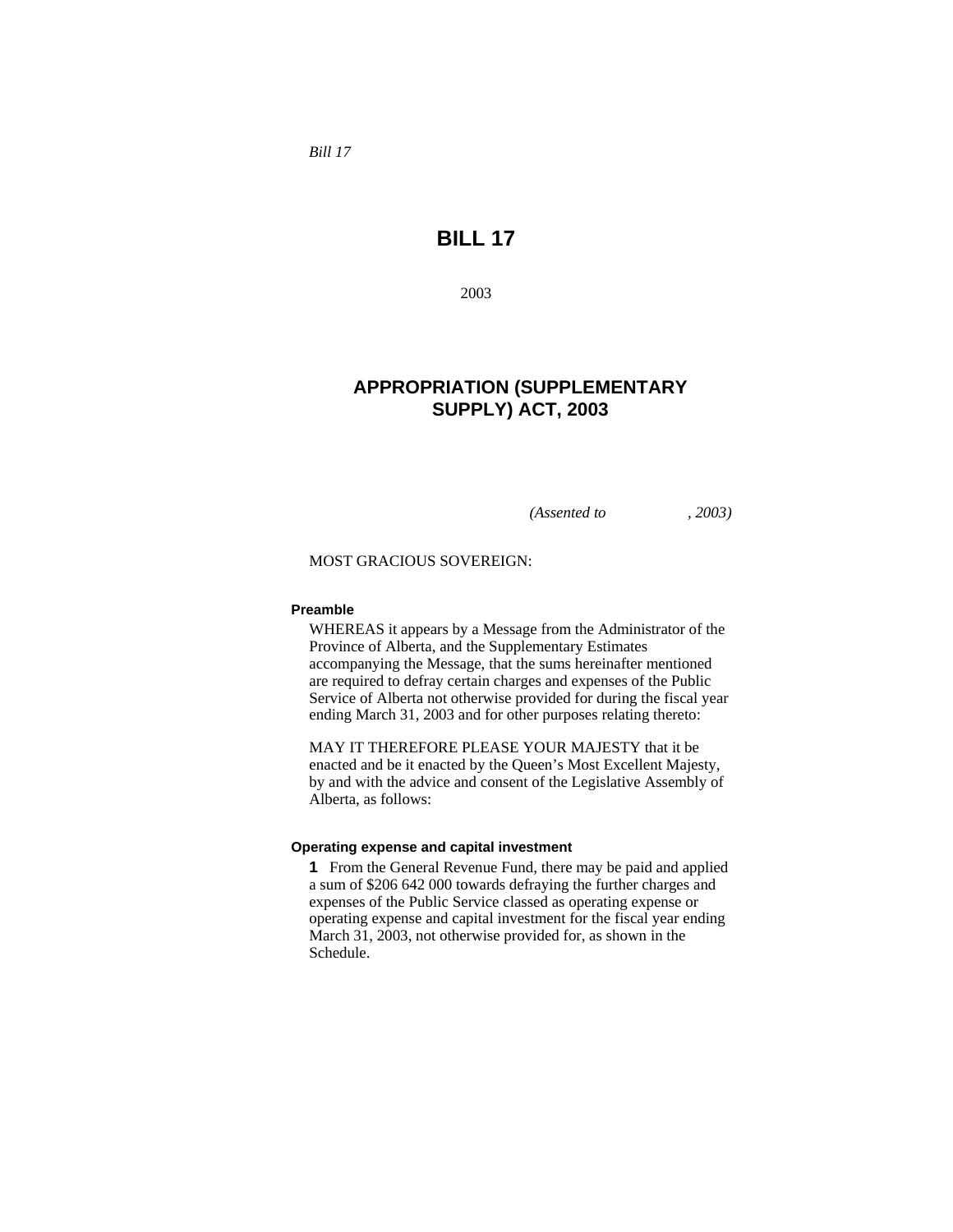## **Accountability**

**2** The due application of all money expended under this Act shall be accounted for.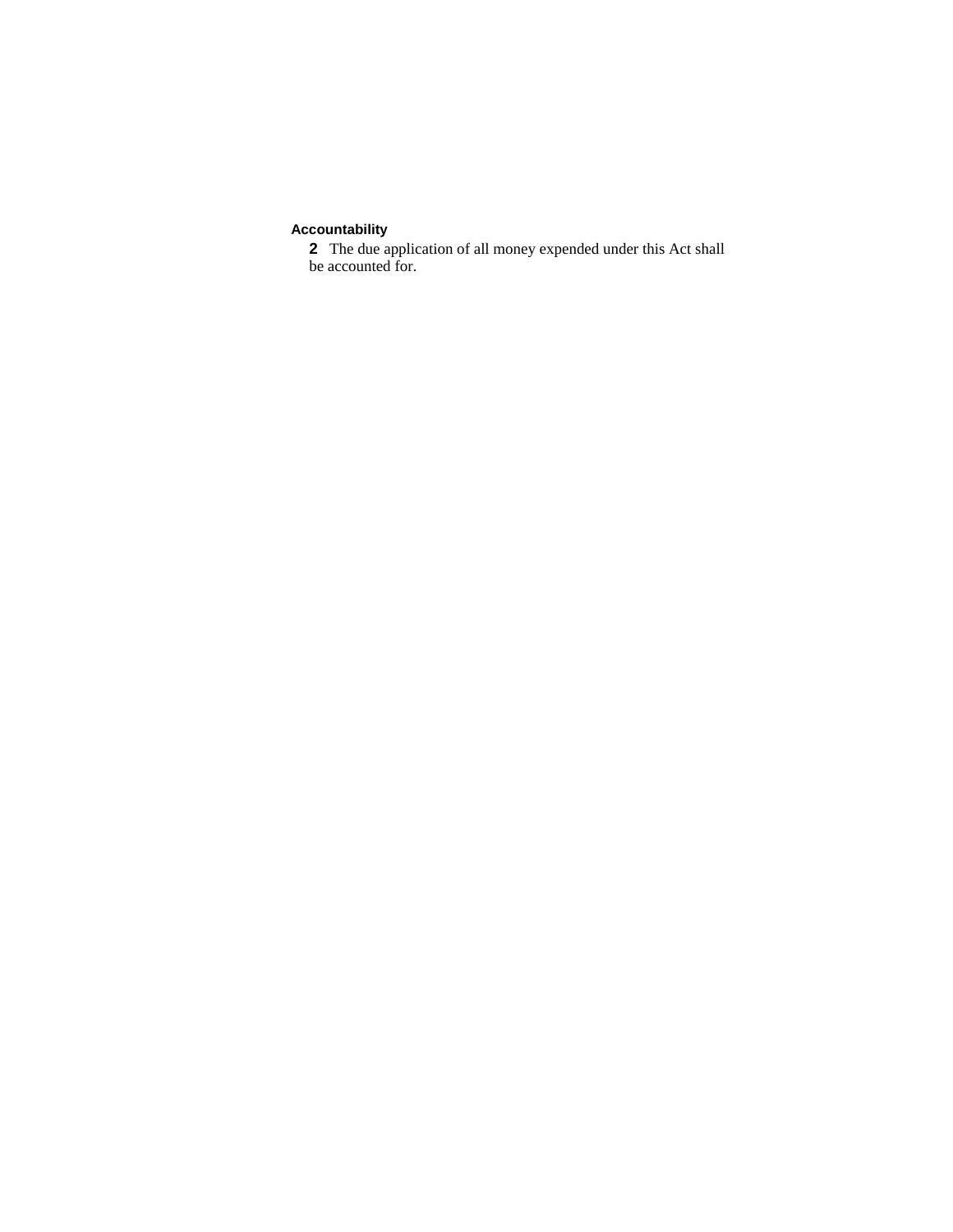### **Schedule**

Votes

### **GOVERNMENT**

| <b>ABORIGINAL AFFAIRS AND</b><br>NORTHERN DEVELOPMENT | \$               |
|-------------------------------------------------------|------------------|
| <b>Operating Expense</b>                              | 1 400 000        |
| <b>AGRICULTURE, FOOD AND</b>                          |                  |
| RURAL DEVELOPMENT                                     |                  |
| Operating Expense and                                 |                  |
| Capital Investment                                    | \$<br>39 719 000 |
| <b>ECONOMIC DEVELOPMENT</b>                           |                  |
| <b>Operating Expense</b>                              | \$<br>4 000 000  |
| <b>ENERGY</b>                                         |                  |
| Operating Expense and                                 | \$<br>3 300 000  |
| Capital Investment                                    |                  |
| <b>ENVIRONMENT</b>                                    |                  |
| Operating Expense and                                 |                  |
| Capital Investment                                    | \$<br>2 000 000  |
| <b>GOVERNMENT SERVICES</b>                            |                  |
| Operating Expense and                                 |                  |
| Capital Investment                                    | \$<br>4 565 000  |
|                                                       |                  |
| <b>HUMAN RESOURCES</b><br><b>AND EMPLOYMENT</b>       |                  |
| Operating Expense and                                 |                  |
| Capital Investment                                    | \$<br>25 800 000 |
|                                                       |                  |
| <b>INFRASTRUCTURE</b>                                 |                  |
| Operating Expense and                                 |                  |
| Capital Investment                                    | \$<br>800 000    |
| <b>JUSTICE</b>                                        |                  |
| Operating Expense and                                 |                  |
| Capital Investment                                    | \$<br>2 623 000  |